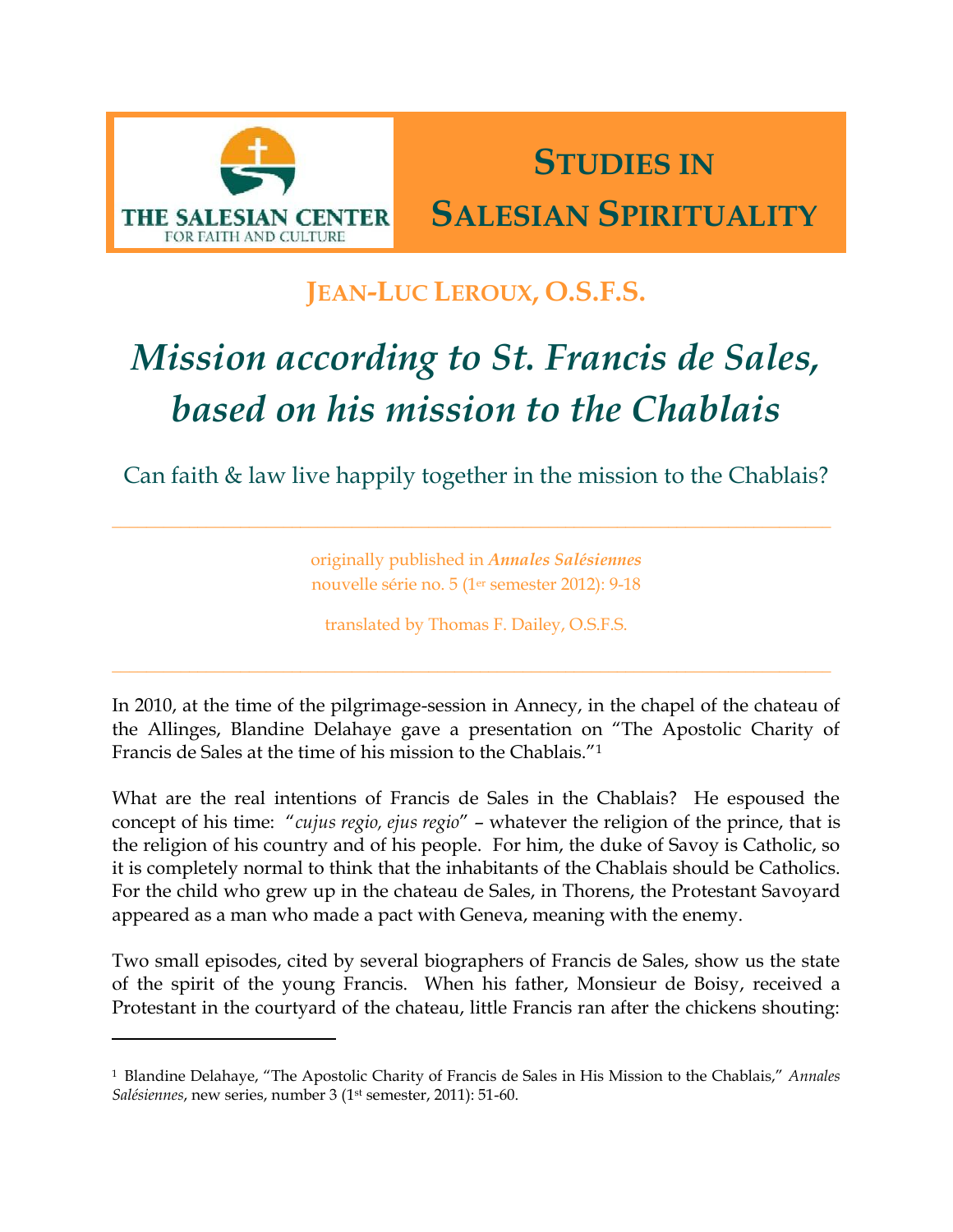"Away with the heretics!" And when one asked his father what he thought of the religious point of view of the Reformation, he said: "How can you desire that I be of a religion that is younger than I am by twenty years?!"

#### **1. Francis de Sales wishes to reconquer the Chablais to the Catholic faith**

Let us not forget that Francis de Sales is a man of the law whose juridical positions are often rigorist.2 In his mission to the Chablais, the political jurist appeared quite often in him. His principles are summarized in a letter of December 21, 1596 addressed to the duke of Savoy.3 Francis de Sales wished for a total reconversion of the Chablais to the Catholic faith, accepting, however, a very limited tolerance of the Protestants. It was necessary to allow them a liberty of conscience, but nevertheless to prefer Catholics in all things and, consequently, to make the Reformers understand that they must simply "use the permission that they have, without bringing themselves to impede those who, by all reasons, and by the example of their sovereign prince, work to advance the Catholic faith."

In brief, he desired to reduce the Protestants to a strict and limited right and to favor the Catholics. Francis will ask that all the Huguenots be taken away from public offices, conforming to the constitutional right of Savoy that these be reserved to Catholics, that all the ministers of the Protestant cult be removed, and that the Protestant teachers be replaced by Catholic teachers.<sup>4</sup> This was to be a manner of clearing the slate of Protestantism in order to replace it with Catholicism.

The mission to the Chablais is nevertheless arduous and difficult. The first year, between 1594 and 1595, Francis was not accepted by all. Nevertheless the jurist showed another aspect of his personality, that which he developed in his "Exhortation by the Provost," namely, charity (and) spiritual weapons.<sup>5</sup> It was rightly by these spiritual weapons that the Protestants came to open themselves to him. There was no one capable of responding before him. The Protestant ministers in Thonon always refused public controversies. Francis de Sales, on the day chosen by the two parties, was

<sup>2</sup> Francis de Sales, *Oeuvres complete, edition d'Annecy*, tome XXII (Opuscules), "Notes on Law," 1591. (Hereafter cited as *OEA*).

<sup>3</sup> *OEA* XI:226.

<sup>4</sup> "Huguenot" is the term given by the French Catholics to the Calvinists. "Protestant" is the term for those faithful to the Churches and Christian communities that arose from the Reformation.

<sup>5</sup> Philippe Legros, "The Exhortation by the Provost," *Annales Salésiennes*, new series, number 4 (2nd semester, 2011): 49. (An English translation of excerpts from this speech is available online at http://web1.desales.edu/ assets/salesian/PDF/ExhortationtoProvost.pdf.)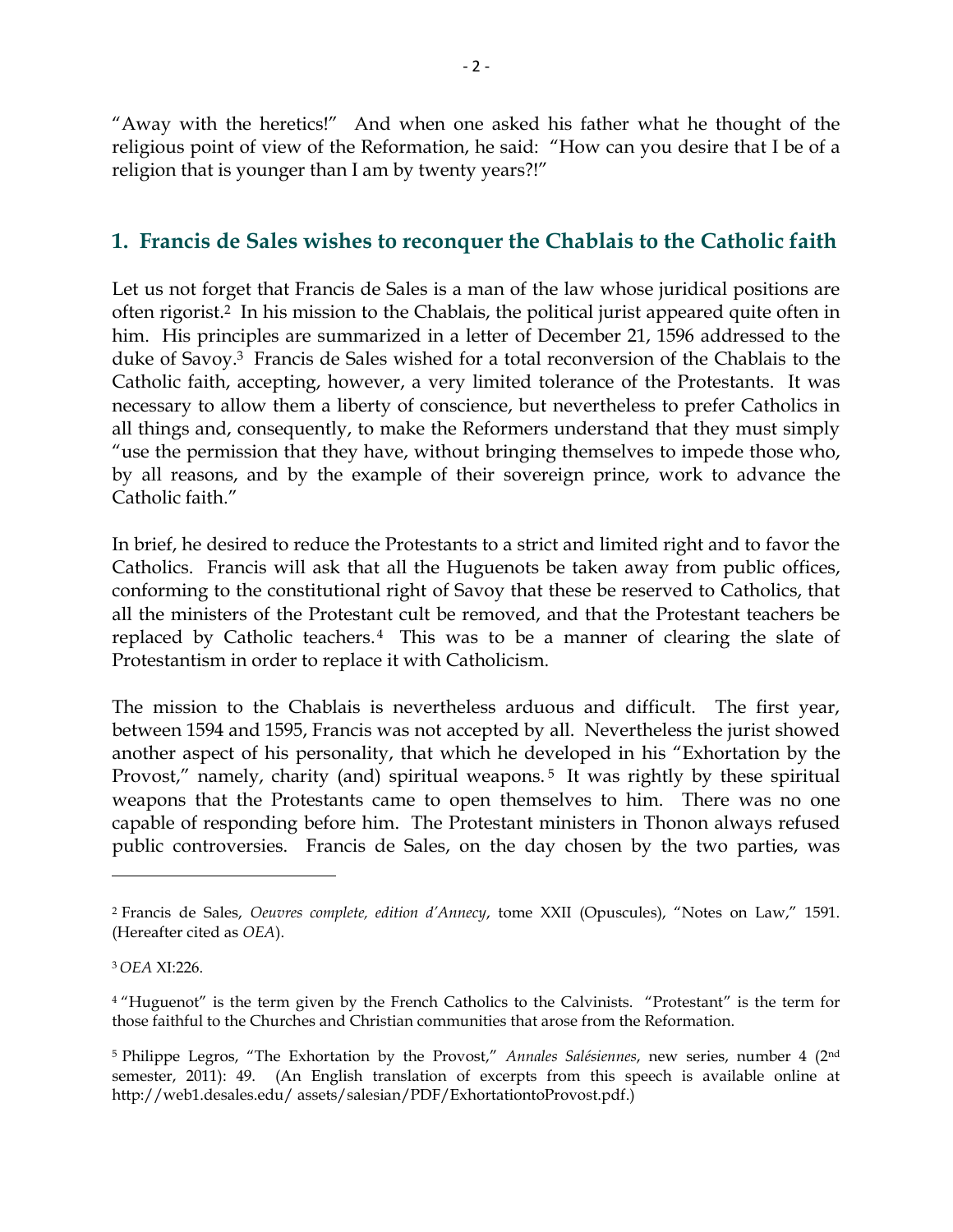present, but the Protestant ministers did not show up. Throughout the year 1595, Francis did not merely preach; he traveled through the Chablais, visited the sick, and if they were Catholic, brought them the Eucharist, all the while conducting talks and conferences with the Calvinists who came discreetly or openly to discuss matters with him, in particular Antoine d'Avully, a notable person of Thonon.<sup>6</sup> In order to be able to speak with the Protestants, Francis solicited and obtained the authorization of Rome to read the writings of Calvin, otherwise forbidden to Catholics, and particularly *The Institutes of the Christian Religion*, <sup>7</sup> in order better to counter the arguments of the heretics.

At the beginning of his mission, after a very rude period in which he was rejected, Francis perceived a certain interest, and he wrote to the apostolic nuncio, Bishop Riccardi: "We are now, thanks to this novelty of near peace (signed between Savoy and France on February 19, 1595)<sup>8</sup> on the verge of reaping what we have sown here.<sup>"9</sup> But he quickly realized that in the course of his absences, for he had to return to Annecy several times, his little flock of the faithful was violently dispersed by the Calvinists, despite the presence of his cousin, Louis de Sales.

He expressed a certain moment of discouragement in a letter he wrote to Antoine Favre:

The harvest in Thonon is a burden which depletes my strength, but I am resolved not to abandon it with your agreement (and) your order. However, I continue to prepare by all sorts of expediencies and labors new workers for this work, and to seek them by means of subsistence. I notice no end, no close to the ruses of the enemy of the human genre. I have been tormented and I am still, my Brother, seeing that among such catastrophes that threaten our heads, there remains for us scarcely a moment to cultivate the devotion of which we would have so pressing a

<sup>6</sup> On February 19, 1596 Baron Antoine d"Avully professed the Catholic faith in the church of Saint-Hippolyte of Thonon, and on August 26, in Turin, he pronounced his abjuration before the apostolic nuncio.

<sup>7</sup> John Calvin, *The Institutes of the Christian Religion*, 1536 (Latin), 1541 (French). Edited by J.D. Benoit (Paris: Vrin, 1957-1963). English translation available online at http://www.ccel.org/ccel/calvin/ institutes.html.

<sup>8</sup> May 2, 1598, Peace of Vervins between Henry IV, king of France, and Charles-Emmanuel I, duke of Savoy.

<sup>9</sup> *OEA* letter LXVI; *Letters of Spiritual Friendship* (hereafter *LSF*) 78, letter 48 to Bishop Jules-César Riccardi, nuncio in Turin, 19 February 1596.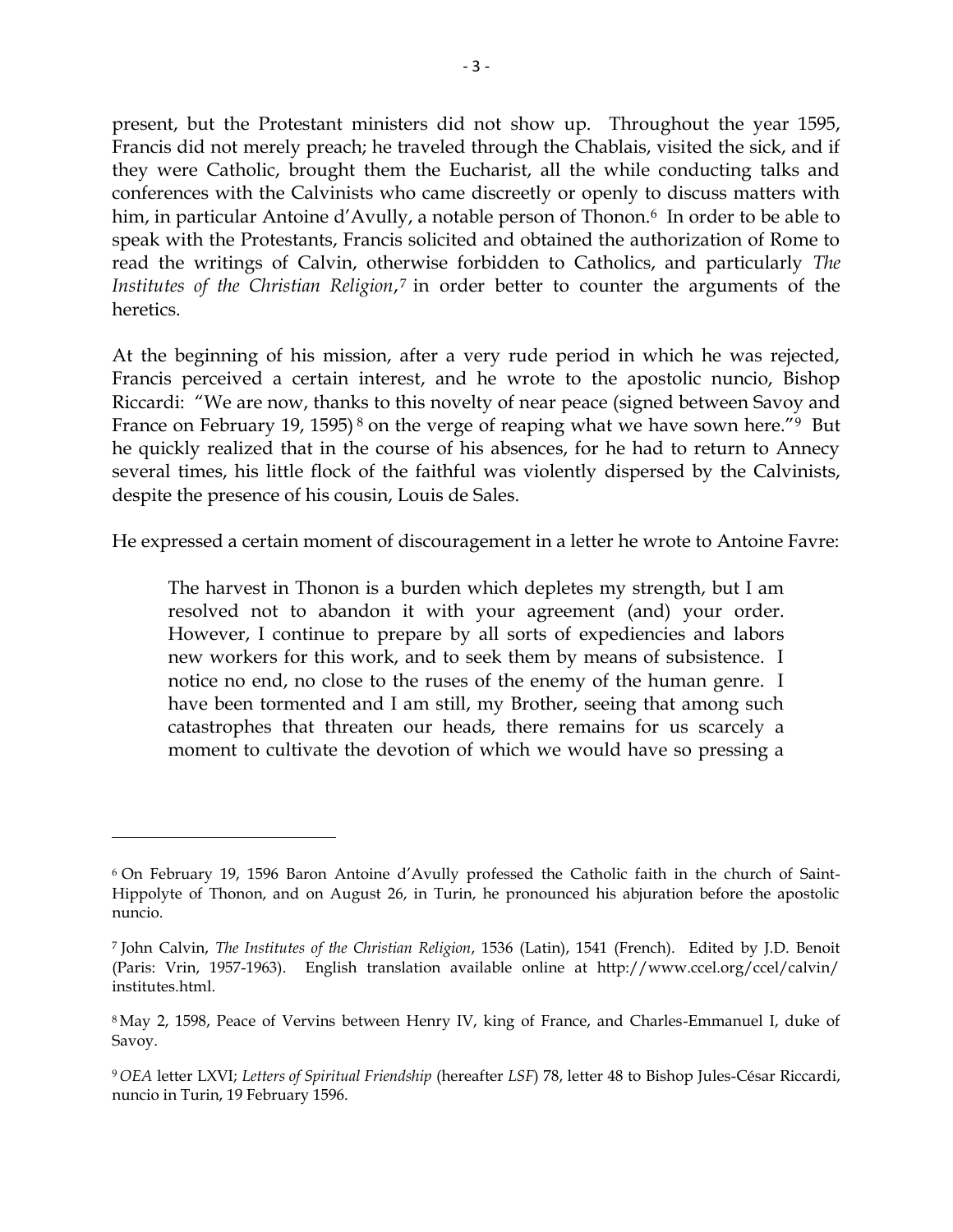need. It is necessary however, counting on the mercy of Our Lord, to elevate our hearts to greater hopes.<sup>10</sup>

One could see the discouragement of Francis, but at the same time his will to continue. That he did quite voluntarily. Some months later, he could write to Antoine Favre:

See, finally, my Brother that a large and beautiful door is opened for us to enter into this harvest of Christians; for it happened yesterday that M. d"Avully and the councilors of the village … came openly to the preaching, because they had heard that I would speak of the blessed sacrament of the altar. They had such a great desire to learn from me the exposition of the faith of Catholics and their proofs touching on this mystery that, having hated to come publicly, afraid of seeming forgetful of the law that they had imposed, they listened to me from a certain place where they could not be seen, even though the weakness of my voice was an obstacle there. … Assuredly, we are in a good way.<sup>11</sup>

By means of these letters, one senses always the will of Francis de Sales to reconquer the Chablais to the Catholic faith. However, what interests us today, in a religious context marked by ecumenism, is the method of evangelization of Francis de Sales which had been at the heart of his mission.

#### **2. The conferences with Theodore de Bèze, successor of Calvin**

The conferences that Francis de Sales came to have with Theodore de Bèze, successor of Calvin, showed clearly his will to be pacifyingly in contact and in dialogue with the Protestants. Francis met him in Geneva itself, three times. Francis thought that Theodore de Bèze was ready to return to the Catholic faith, as he writes to Pope Clement VIII on April 21, 1597: The past year "Fr. Esprit des Beaumes and myself … we have begun in good hope the return and conversion of de Bèze." The former was in charge of speaking to the pope, seeing that Francis would profit "as diligently and prudently as possible" from meeting the Genevose minister.<sup>12</sup>

By a brief of October 1, 1596, Clement VIII asked Francis de Sales to do it.13 The first encounter took place on April 9, 1597. Francis was able to have a one-on-one meeting

<sup>13</sup> *OEA* XI:453.

l

<sup>10</sup> *OEA* letter LVII; *LSF* 25, letter 15 to President Antoine Favre, 2 August 1595.

<sup>11</sup> *OEA* XI:160, letter LIX; *LSF* 26, letter 16 to President Antoine Favre, 18 September 1595.

<sup>12</sup> *OEA* XI:268-269.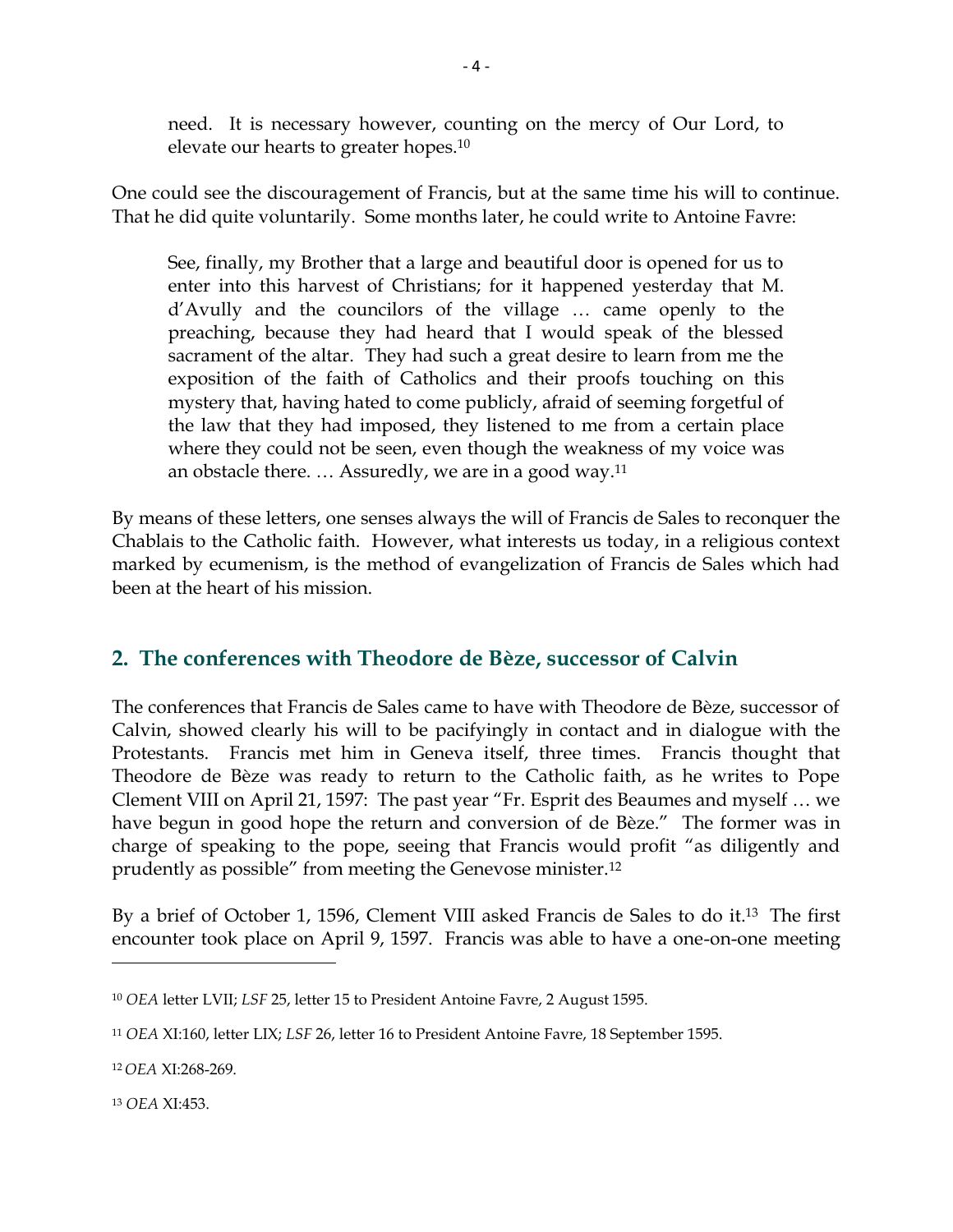alone with Theodore de Bèze. Andre Ravier has sought to reconstruct this meeting from the writings of three of the first biographers of Francis: M. Longueterre, Fr. Louis de la Rivière, and Charles-Auguste de Sales. <sup>14</sup>

When Francis and Louis presented themselves in the very house in which Calvin had lived and died, Theodore de Bèze was alone in his reception room. The conversation between the grand old man of seventy-eight and dthe young provost began with the courtesy and amiability that befitted two "lords", each of whom esteemed the frankness, honesty, and learning of the other. Soon, all the ice broken, Bèze led Francis into his study.

The conversation then became more personal. Francis told Bèze the purpose of his visit: knowing his "reputation for doctrine", he came to him "to reveal his most secret thoughts", and - wanting to have his opinion on certain points of controversy – he wished to chat with him "with doublet unbuttoned".

Bèze reflected a few moments and finally said to Francis: "Sir, you oblige me by much courtesy, and you proceed with me as I have always wished others to do, because I esteem nothing so much as candor and sincerity. What is more, I shall try to satisfy your propositions, though limited by the smallness of my mind and the experience I have acquired over so many years."

"Sir," Francis then said, "can one achieve his salvation in the Roman Church?"

This question took Bèze by surprise. He remained silent for some time, his eyes fixed on a corner of the room. "Permit me to think about this a bit more profoundly." And, giving Francis a little book "to peruse", he passed into the next room, where Francis heard him pacing. The interval lasted a quarter of an hour.

"You have asked me," Bèze said, "if one can achieve his salvation in the Roman Church. Certainly, I answer you affirmatively; it is possible without any doubt, and no one can deny the truth that she is the Mother Church."

<sup>14</sup> A. Ravier, *Un sage et un saint: François de Sales* (Paris: Nouvelle Cité, 1985), pp. 72-73. (See A. Ravier, *Francis de Sales: Sage and Saint*, tr. Joseph Bowler [San Francisco: Ignatius Press, 1988], pp. 83-85.)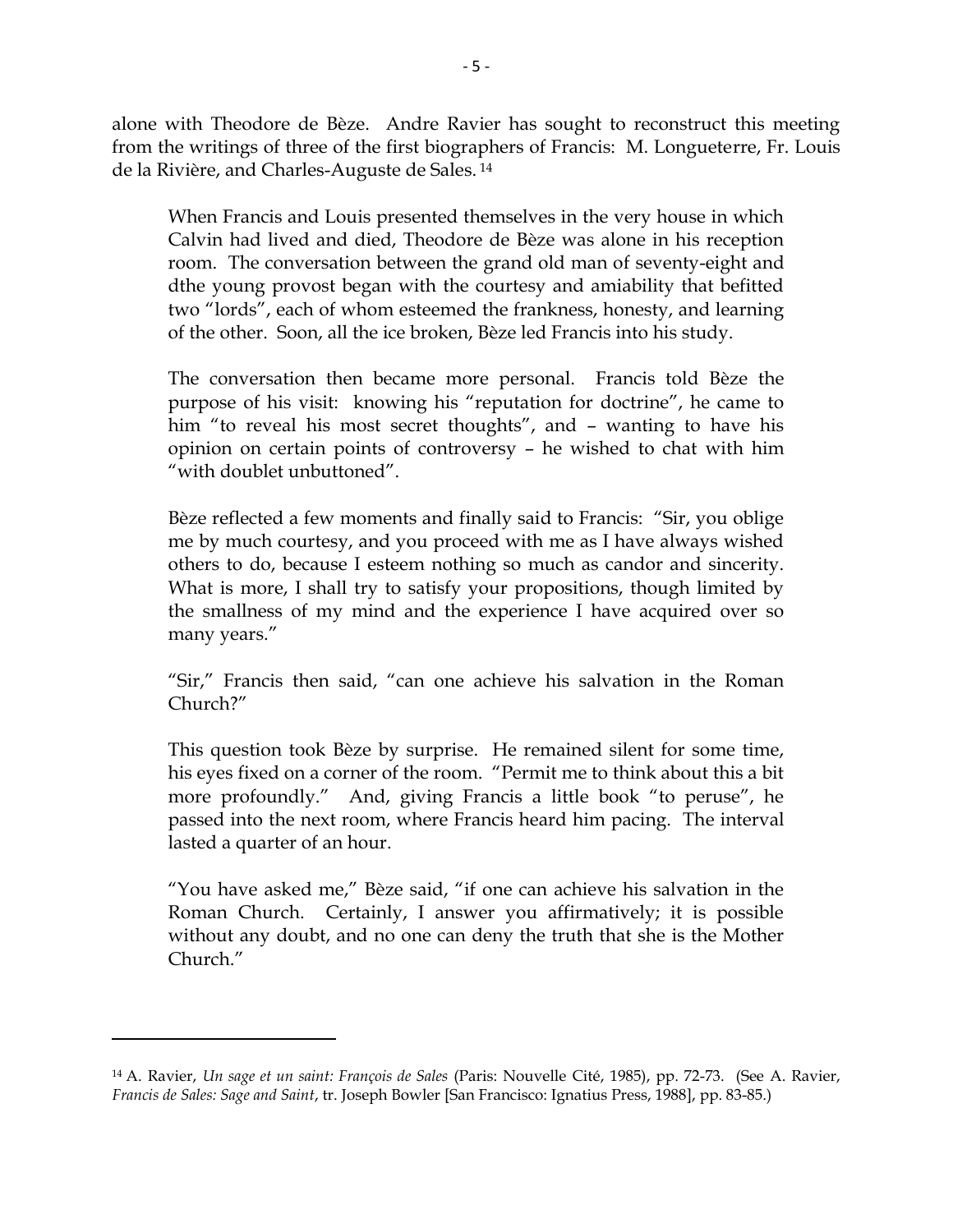Francis went on: "Since that is so, why have you planted this Reform with so many sackings, ruins, conflagrations, rapes, murders, destructions of churches, and other innumerable evils?"

"I do not deny," Bèze replied, "that you are achieving your salvation in your religion. But there is this misfortune that you embroil souls in too many ceremonies and difficulties, because you say that good works are necessary for salvation, which, however, are merely decency."

"Indeed," Francis replied, "can you ignore the reason why our Lord, when instructing his apostles as to what he wished them to expect at the Last Judgment, makes no mention of sins committed but speaks only of how he will condemn them because they will not have performed good works: "Go, you accursed, to eternal fire: because I was hungry and you did not give me anything to eat.<sup>'15</sup> And the rest. If these were merely decency, as you say, would we be punished so rigorously for having neglected to do them?"

At this Bèze lost his self-control, and "let himself utter a few words unworthy of a philosopher."

"Sir," said Francis, "I have not come here to vex you, God forbid! I have come only to confer with you about a few points of controversy and to explain frankly and in good faith my small objections, and I was hoping to know your feelings about them. But since I see that you are upset, I pray you to excuse me. This will never happen again through my fault."

Bèze had the graciousness "to acknowledge that he had been to blame". "One is not always in control of one"s first feelings", he confessed, and he attributed this "incivility" to his zeal for religion. He now very courteously "invited the provost to come often: M. de Sales would oblige him enormously by paying him another visit."

In a letter to the pope, written after this meeting, Francis, by contrast, is much more pained and pessimistic about this meeting. He painted a portrait without concession of Theodore de Bèze, to whom he seemed to have such easy access but who quickly closed himself up before questions posed to him, and Francis concludes: "When finally I withdrew myself, after having attempted all the means of wresting from him the acknowledgment of his thought, without having left a stone unturned, I found in him

<sup>15</sup> Matt 25:42.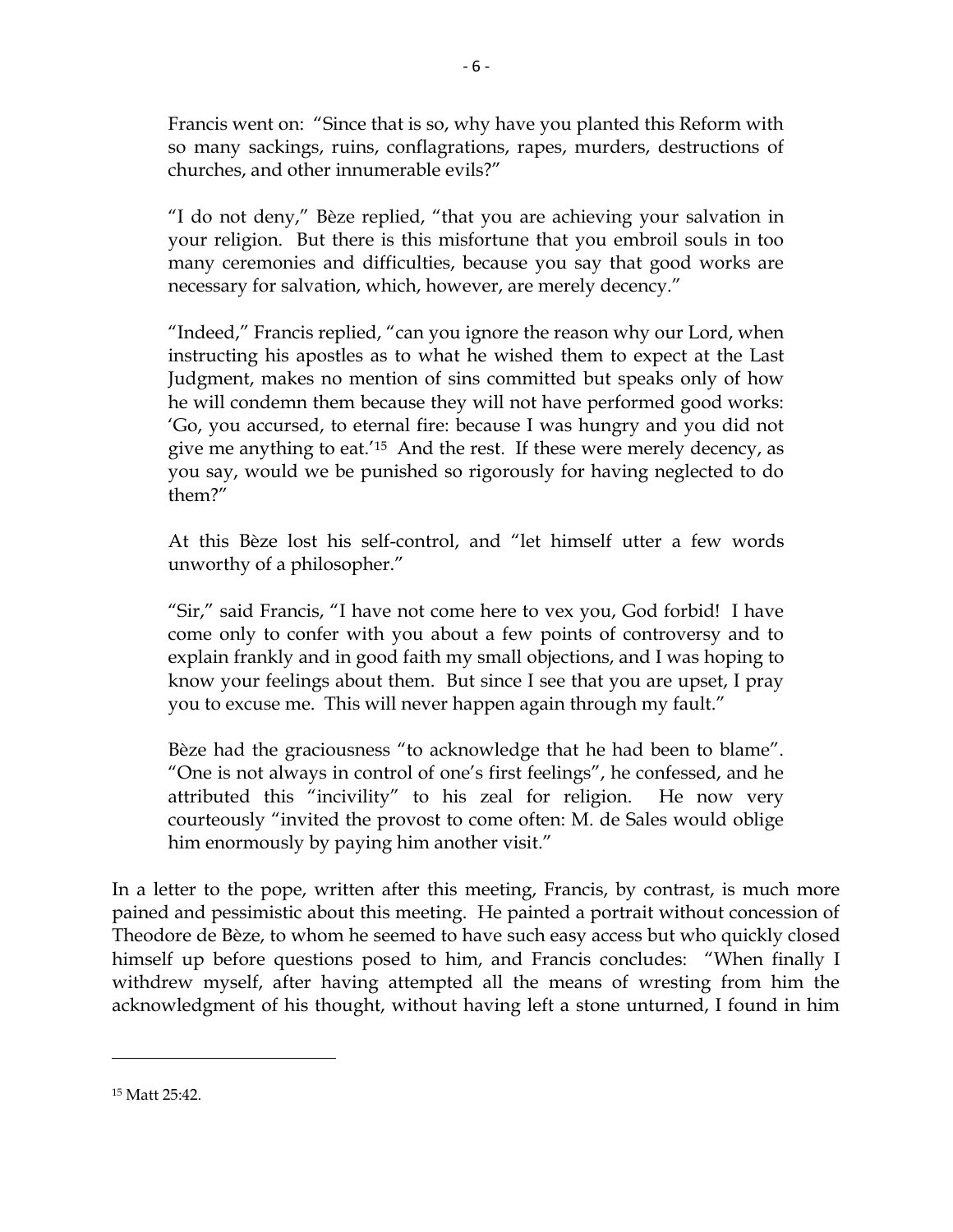only a heart of stone, obstinately impossible, or at least insufficiently roused, an old man in a word hardened, full of bad day."<sup>16</sup>

Francis de Sales came to convert. In response, the pope encouraged him to pursue these encounters. But in the meantime Francis had to return again to Annecy, the bishop being gravely ill. Francis knew the reason for this recall. Bishop de Granier wished to make him his coadjutor bishop; the duke of Savoy, in January 1596, had already given his agreement. But Francis refused.

During his sojourn, the bishop recovered, and Francis put off the project of coadjutorship until later. He could return to the Chablais. Francis went back to Geneva on July 3. The meeting was the most discrete possible. It lasted three hours.

Andre Ravier recounts anew:

Starting with Bèze"s proposition at the time of the first interview, "The Roman Church is the Mother Church," Francis maintained that there could not exist *two* true Churches. Bèze replied that the Roman Church was only a part of the universal Church; even if one granted that she is the principal part, it remained to be proved that she "had ever been ordained by God as the perpetual and infallible rule of truth." One could separate oneself from the Roman Church without leaving – for all that – the Catholic Church.<sup>17</sup>

In the end, Theodore de Bèze confided to Francis de Sales "that he was ready to quit his Religion if one could make him see that it was in error, and that he prayed to God to make him know this."<sup>18</sup>

We do not know the date of the third interview, but according to Charles-Auguste de Sales, it had taken place.<sup>19</sup> Francis offered Theodore de Bèze, on the part of the pope, an annual pension of 4,000 écus of gold if he would leave Geneva. He refused. The tenor of this third interview profoundly shocked the Protestants. They interpreted it as a corrupt maneuver by the Roman Church to buy the conversion of Theodore de Bèze. In reality, the Catholic Church thought that in proposing to him that he leave Geneva, the

 $\overline{a}$ 

<sup>16</sup> *OEA* XI: 269-270.

<sup>17</sup> Ravier, *Un sage et saint,* p. 75. (*Sage and Saint*, p. 86).

<sup>18</sup> First process of beatification, deposition of Roland, archives of the Visitation of Annecy, P 1,16.

<sup>19</sup> Charles-August de Sales, *Histoire de Bien-heureux François de Sales* (Paris: Vivès, 1879), tome 1, pp. 183- 184.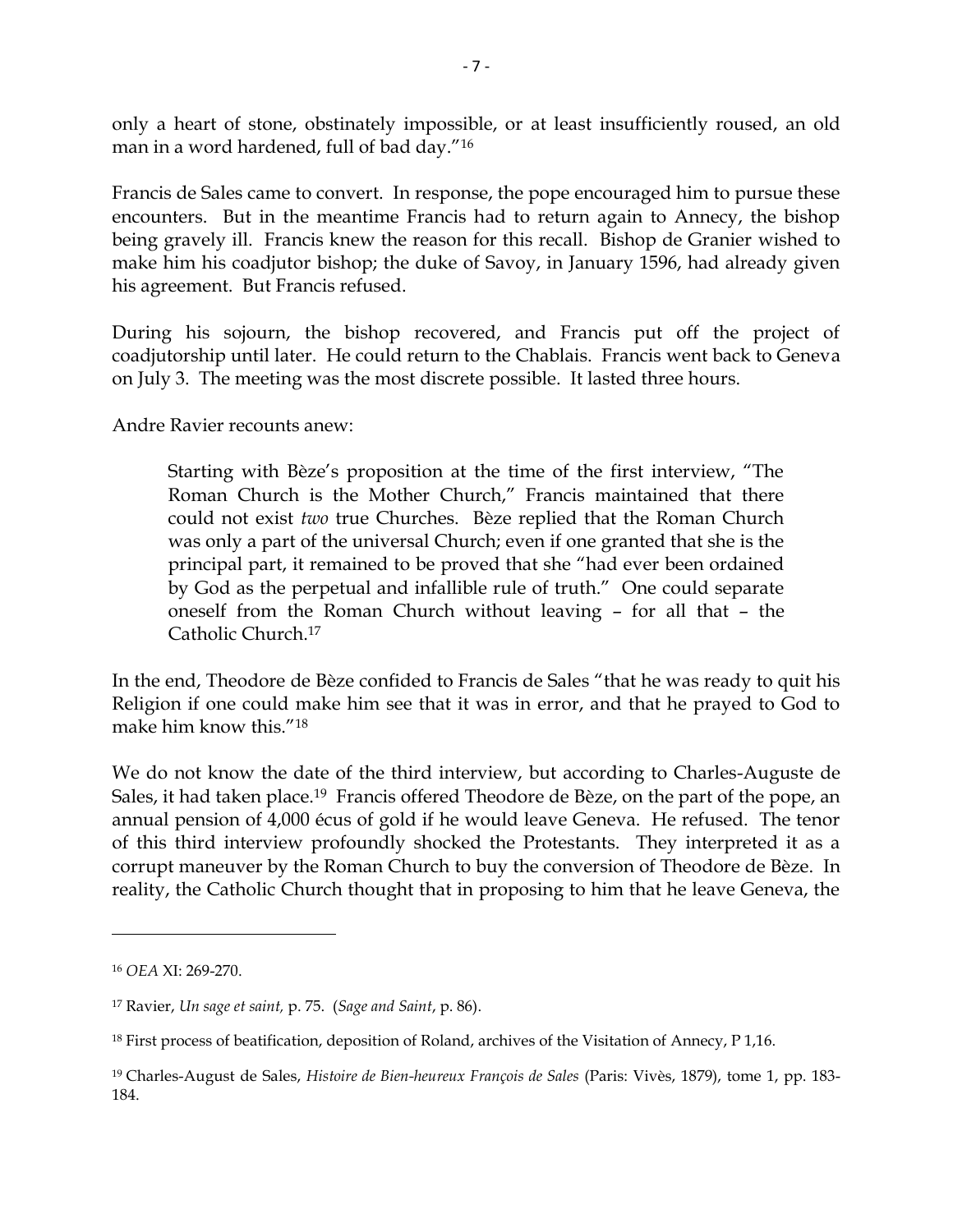Reformation would be profoundly weakened. The money was destined not to make him decide to convert, but to make him leave the Reformed Rome. But the evil was done. The visits of Francis de Sales had already been found suspect. They stopped there. Youthful and without doubt a bit utopian, Francis de Sales undoubtedly did not consider thoroughly that Theodore de Bèze was too rooted in his reformed faith and in his city of Geneva to cede to his gentle but firm evangelical pressure to convert himself.

#### **3. Sketch of a portrait of Francis de Sales, the evangelizer**

Let us attempt to trace the portrait of the evangelizer such that Francis de Sales was in the Chablais by means of his own person. We find there the portrait of the great missionaries of the Church, since the apostle Paul. First of all, the missionary is in the front line, a bit alone, even if Francis de Sales was accompanied by his cousin in the entire first part of his sojourn. It is Francis who carries and conducts the mission. He lived poor, deprived of resources. He had little by way of human support. Certainly the baron of Hermance, who governed the chateau of the Allinges where the only Catholic army of the Chablais resided and where Francis de Sales went each night to sleep, took care of him; but Francis refused to preach the Gospel protected by weapons. The duke of Savoy followed his mission from afar, but gave him neither an official delegation for the mission nor financial means. And slowly, patiently, without being discouraged, Francis pursued his mission by laboring there each day. His hope was in God alone. Prayer and daily Mass were his strength.<sup>20</sup> Even if he was insulted and mocked, even if the Protestants avoided or assailed him, he treated them with a great respect and a profound charity and took them seriously. He privileged dialogue to confrontation.

He put in motion an apostolate of contact which had for its sole model only Jesus going along his way in Galilee and in Judea. He had Jesus in his eyes as in his heart. Francis went ordinarily by foot, by pastoral choice, as was the habit quite simply of a rustic gentleman; this manner permitted him to encounter workers in their shops, the peasants in their fields or villages. Thereby he established a simple relation, man-toman. By way of such a relationship, when a sympathy is established, the friend then became in turn his witness in relation to his own friends. The apostolate of contact is a beginning. He followed it by his preaching. Francis preached with the same care for his rather small flock of faithful in the Chablais as he would for a crowd of the faithful. He took the same means as his adversaries, namely, the Scriptures, in speaking of the totality of the Bible, as they did. "The ministers wish to combat only with Scripture, I wish it; they wish from Scripture the parts that please them, I will grant it."<sup>21</sup> Adding to

<sup>&</sup>lt;sup>20</sup> In the epoch of Francis de Sales, priests did not celebrate Mass every day.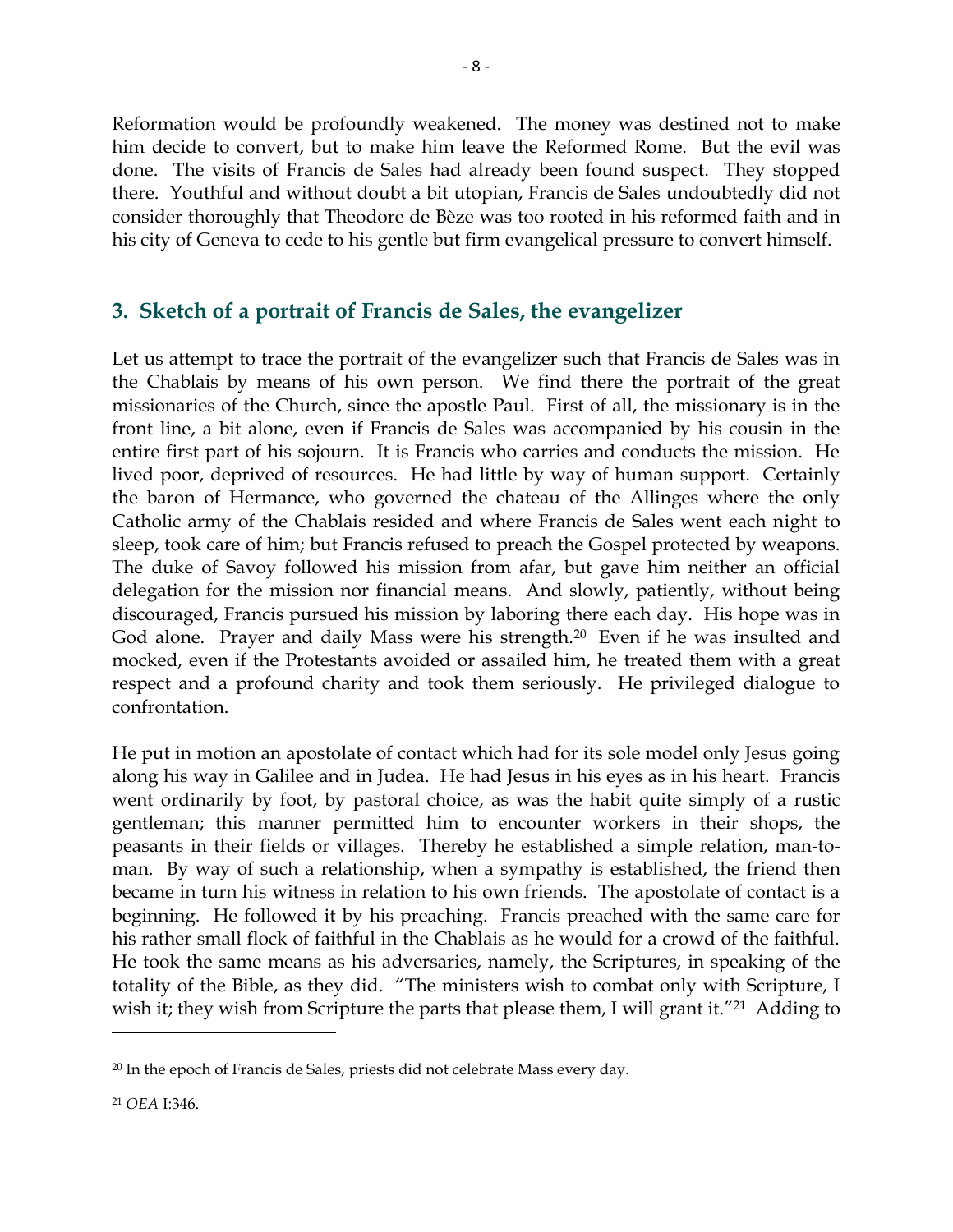the sermons are the oral conferences of which we have already spoken. But it is above all his personal example of life – by way of his courage, his faith, his charity, and his perseverance – that touched the hearts and lead to conversion.

Francis evangelized by word, life, and faith. He wished to reawaken in his separated brothers the spirit and heart of Jesus Christ. He went slowly and surely to accept and to love and to reverse all the oppositions that he encountered and met on his route.

#### **4. The end of the mission in the Chablais**

One can consider that the true time of the mission of Francis de Sales in the Chablais ended a little before 1597, when he accepted then to be coadjutor bishop. The mission in the Chablais lasted four years. Again in place the institutional Catholic Church came back in force, with the return of the parish priests, the arrival of religious communities, and the grand religious and popular manifestations of the Catholic faith around the Eucharistic cult, as the Forty Hours in Annemasse, at the very doors to Geneva, and in Thonon.

What are the Forty Hours? It is a Christian feast which lasts two days with processions, sermons, the singing of religious and popular songs, music, firing of arms (muskets), etc. The Holy Sacrament is exposed throughout and great crosses are erected. The Forty Hours in Annemasse took place facing Geneva, on September 8 and 9, 1597. The Calvinists were provoked, and Antoine de la Haye, in order to counter this Catholic initiative, rapidly drew up a *Brief Treatise on the Virtue of the Cross and of the Manner of Honoring It*. Francis de Sales replied by writing *The Defense of the Standard of the Holy Cross*, a work which appeared much later, in 1600. <sup>22</sup>

After the ceremonies in Annemasse, Bishop de Granier took upon again the proposition of the coadjutorship. Francis finally accepted it all in telling the chaplain to his bishop, "You tell the Bishop that I have never desired to be bishop … but that he if wishes and commands it, I am ready to obey and to serve God in all things." Francis went back to Thonon to pass the torch to his collaborators. He placed in charge of the missionaries the Capuchin priest Cyprien Chérubin, whose spirited missionary engagement he appreciated and who would continue in a remarkable manner the work already begun. Francis made no more than only brief trips to the Chablais.

Politics took over. The duke of Savoy came to preside in person at the Forty Hours of Thonon which took place at the end of September and beginning of October 1598. The feasts were grandiose, with the presence of the cardinal-legate de Médicis (the future

<sup>22</sup> *OEA* II.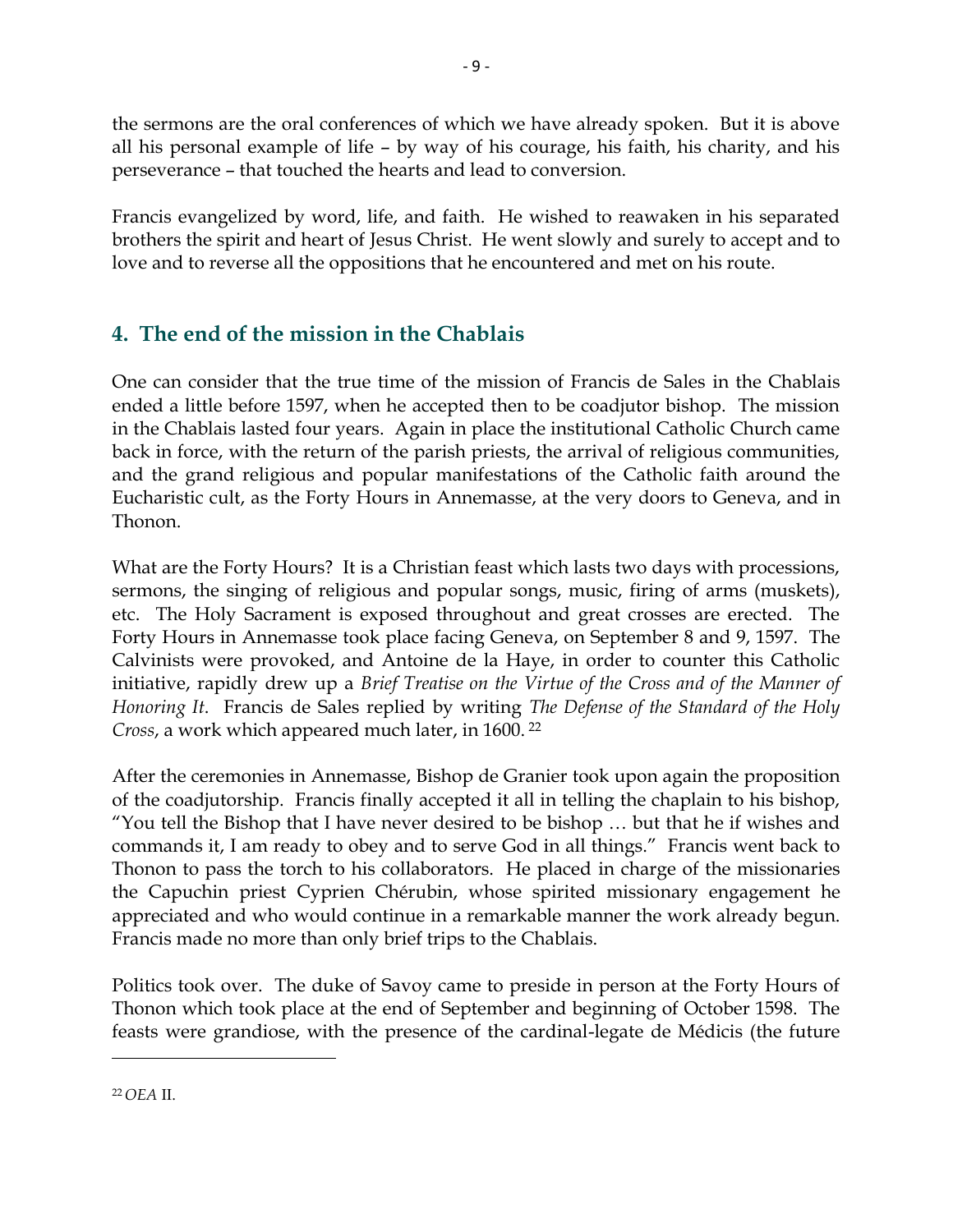Pope Leo XI), Bishop de Granier, and Francis de Sales. The duke presented Francis de Sales to the cardinal-legate by these eloquent words:

Bishop, the one I present to you is the apostle of the Chablais; you see a man blessed by God and sent from heaven to us who, enflamed by a great zeal for the salvation of souls, (and) not without great peril to his life, has come at first boldly to this province, where he has poured out the word of God (and) has planted the cross of Our Lord. For my part, I have borne here my sword in order to second his holy undertakings; but there is no one who could negate that all the praise of this good work is due to him.

This portrait of the duke to the cardinal-legate is a worthy summary of that which Francis de Sales realized and accomplished in the Chablais. It is a sincere recognition by the duke for the work of Francis who had brought the Chablais back to the Catholic faith, in conformity with the law. On the night of October 2 and 3, with a grand feast, a great cross was erected on the site of the village, and the festivities were ended with one last sermon on the Eucharist by the provost.

The portrait of the duke can be compared to that with which Antoine Favre himself made of Francis de Sales:

I acknowledge principally the episcopacy the Most Good and Most Great God made to prosper thanks to the first and unprecedented conversion of the heretics of the entire duchy of the Chablais … I do not despair that, by the same manner that the negligence of nearly all the preceding bishops had opened the way to the audacity of the heretics, in return, before the new example given by a bishop of such breadth, a living model of the ancient bishop, the heretics, conquered without war, finally made an act of amendment, without pursuing further their battle, and that it be thus permitted to us to obtain from the divine mercy that the Church of God, bathed by such tears, does not cease to press her Beloved that he accord to us to see the bark of Peter, so heavily and miserably cast about in the course of such years, find again without delay repose with the appeasement of the tides, and of seeing arrive the time of one sole and unique Pastor of all Christians, under one sole Christ, whom we know to be not divisible, and of one sole and unique shepherd. Amen, amen, amen. <sup>23</sup>

<sup>23</sup> *OEA* XXIII, opuscules 2, "Praise of St. Francis de Sales by President Antoine Favre," extract of the last article of the first Title of his Codex Fabrianus.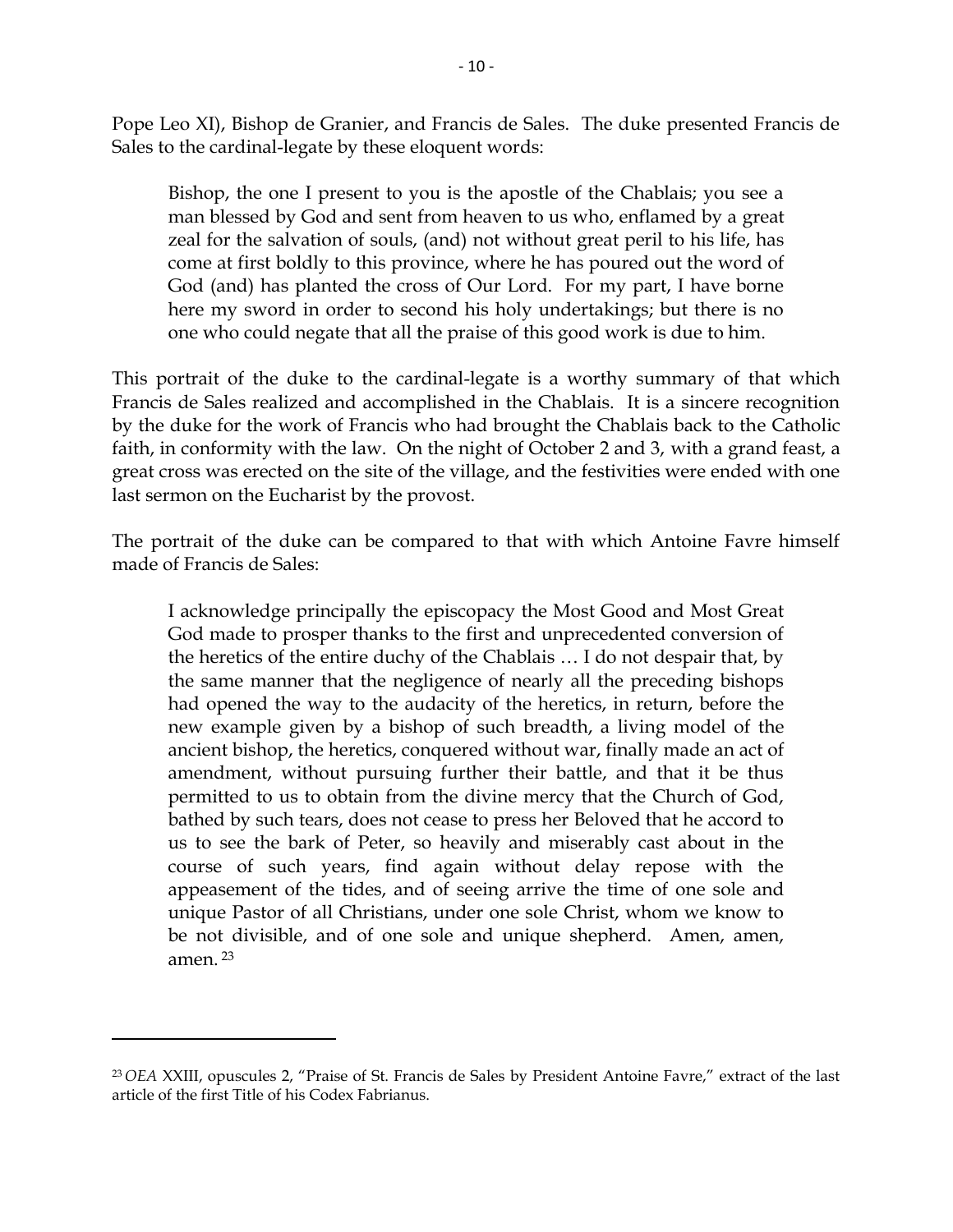#### **5. Is it necessary or not to maintain the Protestant cult in the Chablais?**

Francis de Sales is opposed to this, thinking that religious pluralism can only be the source of numerous conflicts. The decisions of the duke went along the same lines. On the fifth of October, the duke called together his council. He wished to examine how to recognize Catholicism officially in the Chablais. He asked Francis de Sales what he proposed. For Francis, it was necessary to re-establish the ancient parishes, to restore to the new pastors all the goods of the Church, to dismiss the Protestant ministers – who in reality had already departed – to replace the Protestant head of the school with a Catholic, and to defend against any Calvinist exercising a public office. This program was accepted.<sup>24</sup> The duke added another decision, one more serious; he decided to interdict the Protestant religion totally in the Chablais. The Calvinists in the Chablais opposed that violently! The duke called them together at the city hall around October 12, in the presence of Bishop de Granier, Francis de Sales, and Father Chérubin. The Huguenots resisted completely. The duke was offended. To those who wished not to listen, he told them to vacate their States in three days! Francis de Sales did not protest. A witness recounts that Francis went from one to another to invite them by *sweet and agreeable remonstrances* to obey the duke. He managed to convince several of them. As for the others – without doubt about twenty families – they preferred exile. Francis, however, remained in dialogue and contact with them.

#### **6. The true face of the apostle to the Chablais**

Let us come back to Francis de Sales, by contemplating his noble face as apostle to the Chablais. He is the pioneer of Catholicism in this Calvinist territory, the soul of reconversion,<sup>25</sup> preaching a religion of love, of union, and of unity. He put it into practice, as we have seen, and gave the perfect example of it, wishing only the good of the Church and not his own glory. His role was delicate among the duke, the bishop, the nuncio, and the other missionaries who came little by little to assist him. He was respected and admired, but not always understood or followed. But he succeeded in this mission because he was humble and gentle, knowing how to proceed, and that he had divine charity padding him.

But he was also a man of the law, a jurist, and he espoused the positions of his time. His uncompromising firmness on political principles can astonish us. We can say that politically and intellectually Francis defended vigorously the cause of Catholicism. The

<sup>24</sup> *OEA* XXII, opuscules 1.

<sup>&</sup>lt;sup>25</sup> For the contemporaries of Francis de Sales, it is a "re-conversion." Today, in a time of ecumenism, we would speak instead of a "reconquest" of the Chablais to the Catholic faith.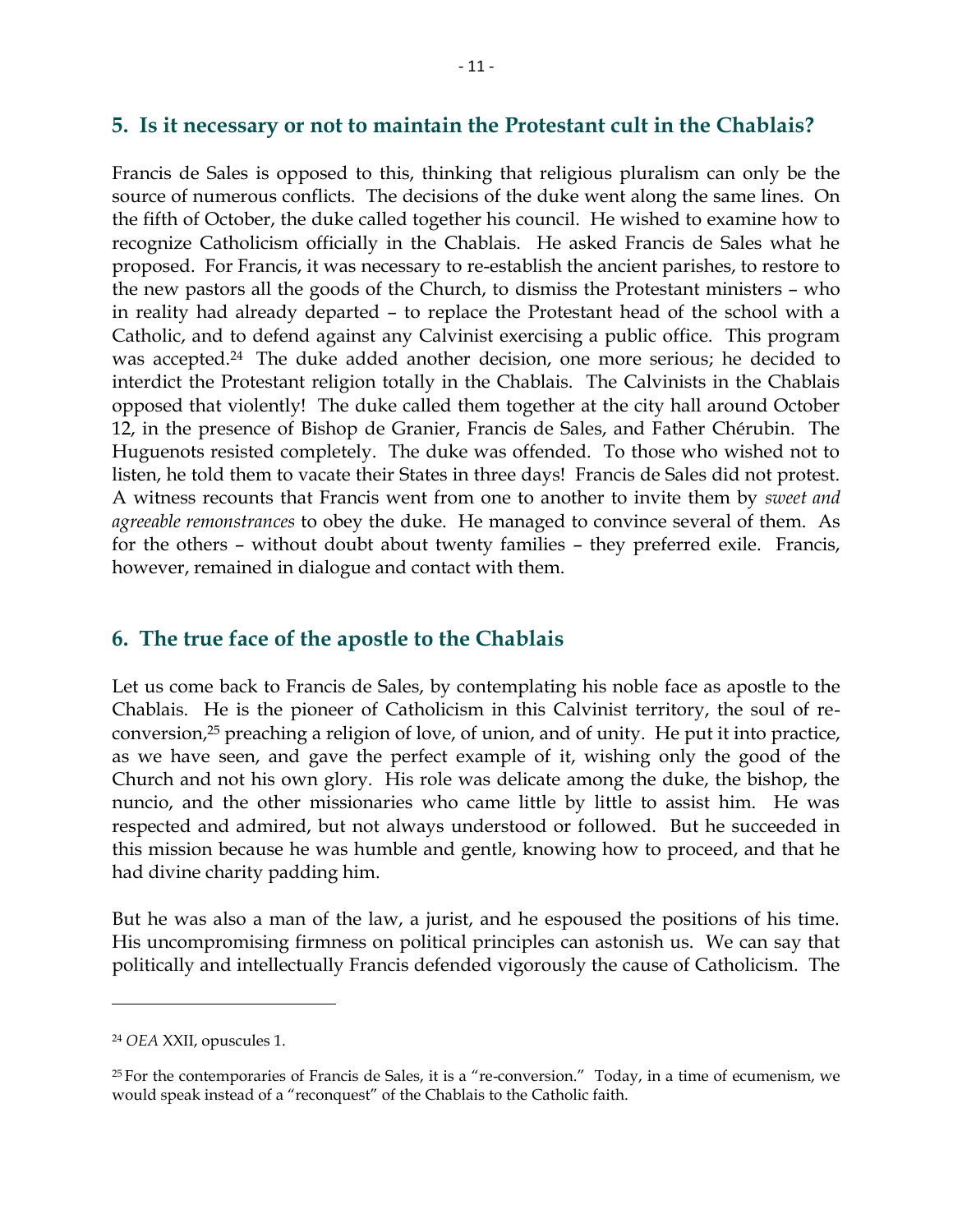jurist in him held faithful to his formation: Protestantism is, in his eyes, not only a religious heresy, but also a political schism. In asking the duke for the dismissal of the ministers and the interdiction against a Protestant exercising a public function, Francis thought thereby to re-establish a political unity. Throughout his episcopacy, Francis will have the same attitude. He will maintain a rigorous intransigence on the plan of political rights, out of a concern to restore the unity of Christianity after the schism of the Reformation, and particularly in Savoy.

But, by contrast, we can also affirm that his pastoral practice concerning persons is entirely otherwise. In that he appeared as a model of the evangelizer, as we have demonstrated in tracing his portrait; it reveals a man concerned for each human being whom he knew to be loved infinitely by God in Jesus Christ, and who preferred to allure and attract the Protestants by goodness, much more than to convince them by intellectual arguments. In Thonon, in the presence of the duke of Savoy, the jurist and the missionary came face to face in Francis. This tension enables us to discover a new aspect of his personality, an interior strength that permits him to reconcile the exigencies of the law and the exigencies of the faith, namely, the charity of his heart.

#### **7. At the heart of the evangelization by St. Francis de Sales: Christ!**

In order to complete this portrait, it is necessary to highlight a fundamental aspect of the thought of Francis de Sales that is truly at the heart of the conception of his mission. We can always appreciate it and meditate on it, desiring to grow, in his school, in devotion and the way of perfection; it can clarify our own Christian witness today.

Let us begin with the words of another great spiritual author:

Truly, when I pronounce the name of Jesus, I evoke before me a man gentle and humble of heart, a good man, sober, chaste, merciful, radiating rightness and holiness. And this man is God, a God who can be all: by his example he heals me; by his aid, he strengthens me. Behold all that comes to mind in me, whenever the name of Jesus is pronounced.<sup>26</sup>

For Bernard of Clairvaux, the name of Jesus is light, nourishment, (and) remedy. He puts all his confidence in him and radically gives him all his life. What symbiosis with Francis de Sales! Both have been seduced by the Canticle of Canticles, that so beautiful chant of human love where they have perceived that infinite love, given and preserved from the Father to the beloved Son! Both have expressed their total faith in the God of

<sup>26</sup> St. Bernard, sermon on the Canticle of Canticles, 15.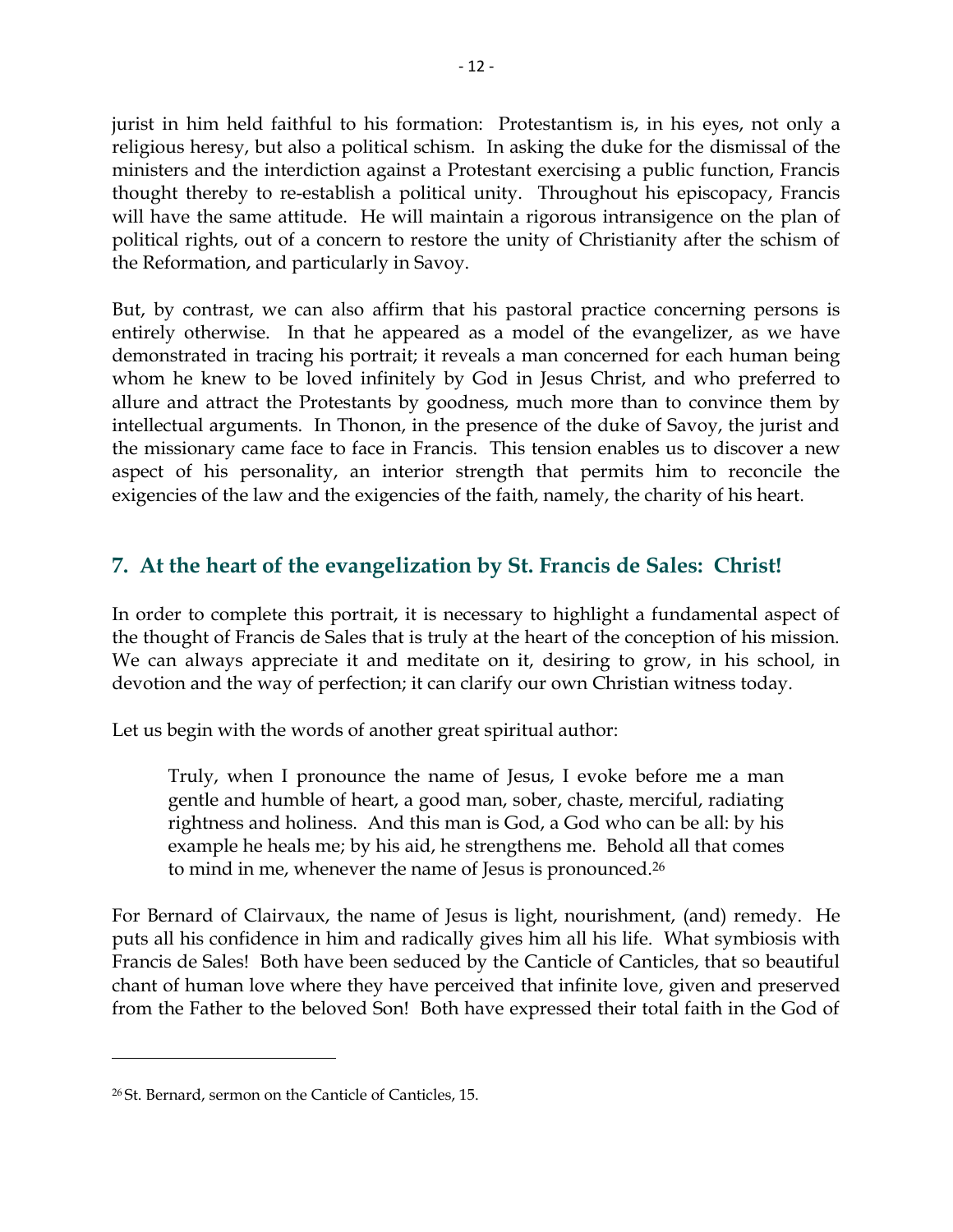love, by each writing a *Treatise on the Love of God*. The love of Christ is not for either of them a servitude; on the contrary, their response is a liberating act.

Since his crisis in Paris, Francis lives always in the presence of God. For him, God is only a relation of love with man, a relation that man perceives already in the depth of his being as a mutual correspondence. For Francis de Sales, without any doubt, we are created in the image and likeness of God, as the book of Genesis affirms.<sup>27</sup>

To correspond to God, we have in the heart of our heart this natural inclination to love Him,<sup>28</sup> which makes it so that for him "As soon as man thinks a bit attentively about the Divinity, he senses a certain sweet emotion of the heart, which witnesses that God is God of the human heart; and never does our understanding have such pleasure than in this thought of the Divinity, of which the least knowledge surpasses the greatest of other things."<sup>29</sup>

Francis de Sales did not provide a basis for the existence and omnipresence of God in the life of man. For him, and for the men of his time, the question is hardly posed, for God IS! He is present in the life of men. Later, during the Enlightenment, the reign of reason, the development of the human sciences, opened the way to other conceptions of the relations between God and man. But men of all time always pose the same questions about the sense of their life and of their existence – life, death, the afterlife, evil, suffering – and man is always invited to bring forth a response.

What changes in comparison to the time of Francis de Sales are not the questions that men pose from generation to generation, but the choice of admitting or not the very existence of God. There you have, for we who are Christians, a wager and a challenge.

A wager! The wager for the Christian is to believe, by the gift of faith, in the existence of a God of love, incarnate in our humanity in his beloved Son, Jesus, crucified for love of us, and resurrected so that we may enter fully into the eternal vision of God. We believe freely, as the Second Vatican Council says, "in that union with Christ, who is the light of the world, by whom we proceed, by whom we live, toward whom we tend" and to which "all men are called."30 At the center of our faith, there is Jesus Christ, whose person today provides a basis for human existence. He is its heart, and in that we meet again the free and confident faith of Francis de Sales, for whom the Incarnation is, itself, already the redemption of humanity.

 $\overline{a}$ 

<sup>27</sup> Gen 1:26-27.

<sup>28</sup> *OEA* IV:77, *Treatise on the Love of God* I:16, Pleiade edition, p. 398.

<sup>29</sup> *OEA* IV:74, *Treatise on the Love of God* I:15, Pleiade edition, p. 395.

<sup>30</sup> Vatican Council II, Dogmatic Constitution on the Church, *Lumen Gentium*, no. 3.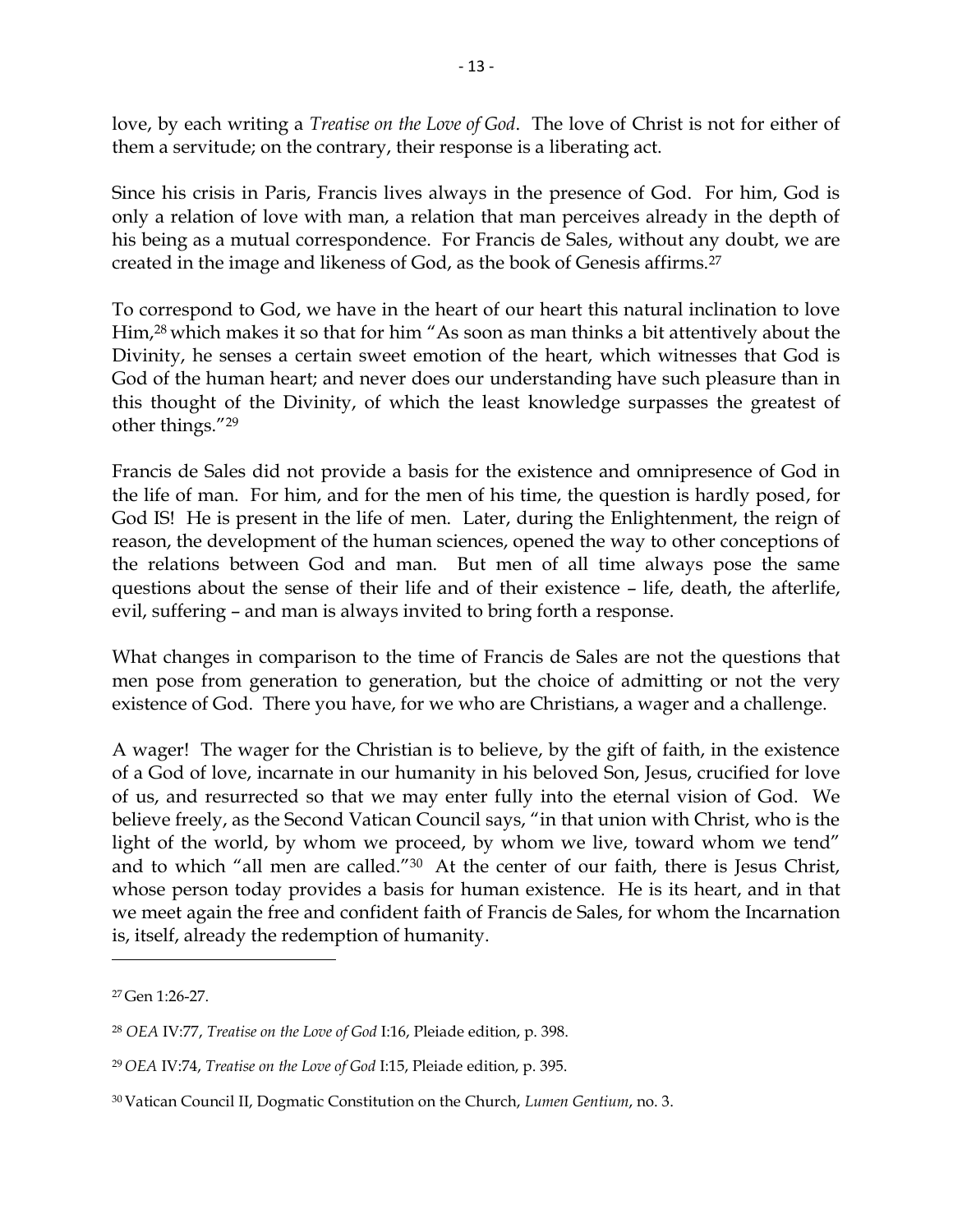For we who are Christians, this wager for Christ is also a challenge. Humanity is already resurrected with Christ, and his Spirit is already at work in the heart of the world. Our faith tells us that our world is ways groaning in infancy, that humanity, beyond all the evils that it may suffer, is always in constant development, that the values of love, of truth, of fraternity are lived more and more. If the cry of the poor rises toward God, there also rises to Him the praise of a humanity that constructs, beginning here blow, the Kingdom.

Let us rejoin here the last chapter of the *Treatise on the Love of God*. With Francis de Sales, the Cross must be our daily cross in a faith without limit and full of hope in the Christ who speaks the love of the Father and who, by the Spirit, raises up man.

Pope Paul VI in *Sabaudiae Gemma*, his letter to the bishop of Annecy on the occasion of the fourth centenary of the birth of Francis de Sales, $31$  characterizes the thought of Francis de Sales as "Christocentric superhumanism." The life of Francis de Sales (and) his writings, like the "Exhortation by the Provost," are the expression of it and invite us to live it ourselves.

#### **8. Conclusion**

l

The pastoral approach of accompaniment is rightly supported by that knower of the human heart who is Francis de Sales. That is what we can also perceive by way of the catechesis on Saint Francis de Sales that Pope Benedict XVI gave in a general audience in March 2012. Here I give you the conclusion, which will also be mine:

In reading his book on the love of God and especially his many letters of spiritual direction and friendship one clearly perceives that St Francis was well acquainted with the human heart. He wrote to St Jane de Chantal: "... this is the rule of our obedience, which I write for you in capital letters: do all through love, nothing through constraint; love obedience more than you fear disobedience. I leave you the spirit of freedom, not that which excludes obedience, which is the freedom of the world, but that liberty that excludes violence, anxiety and scruples" (*Letter* of 14 October 1604).

<sup>31</sup> Paul VI, Apostolic Letter *Sabaudiae Gemma*, the Gem of Savoy, on the occasion of the fourth centenary 1567-1967 of the birth of Saint Francis de Sales, in *Documentation Catholique*, no. 1489, 3 March 1967, col. 3850-398. English translation available at http://web1.desales.edu/assets/salesian/PDF/PaulVI-Sabaudiae.pdf.